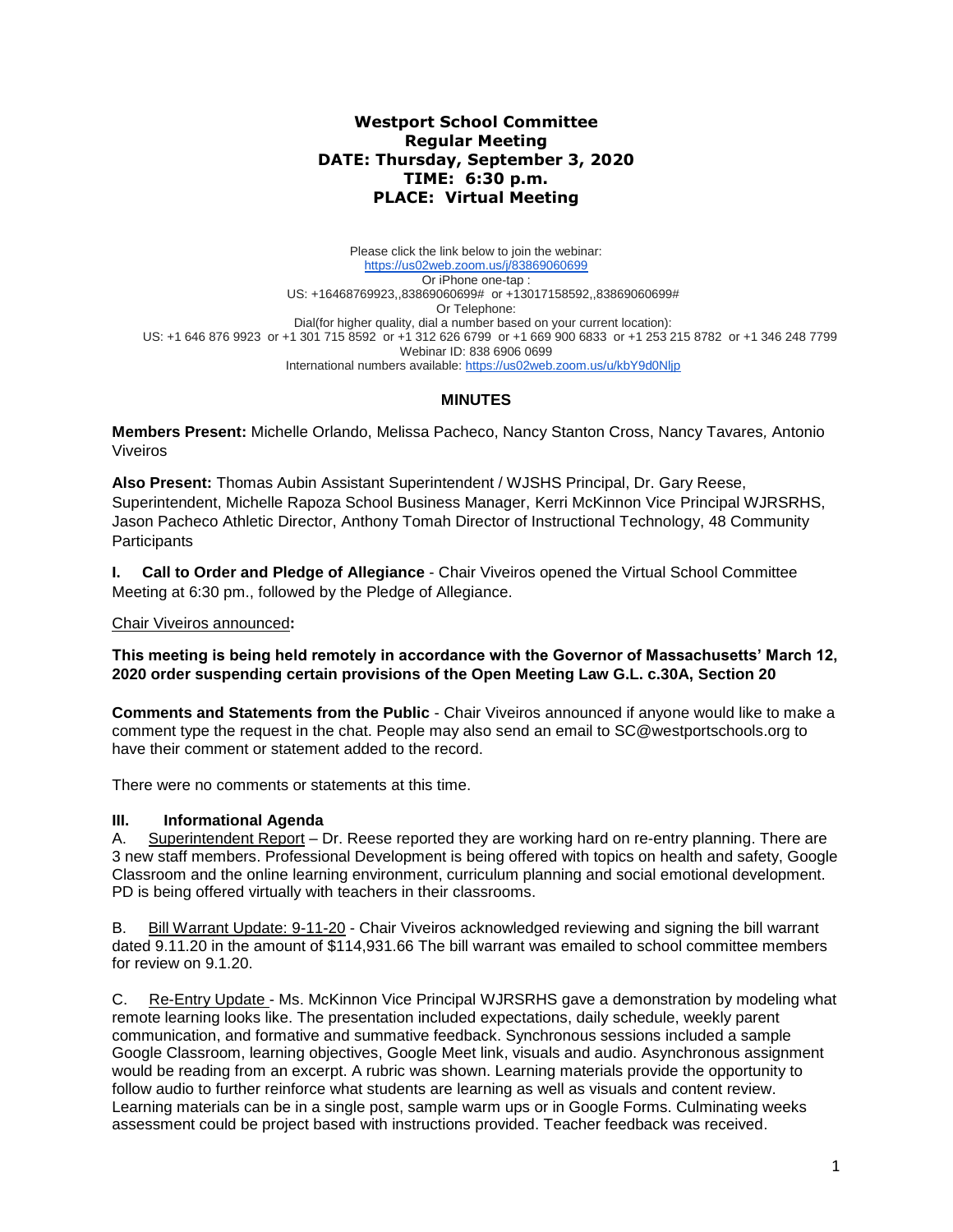1. Family Learning Model Survey Date Results – Dr. Reese reported a Family Learning Survey was sent out on Thursday, with a quick turnaround time. For Pre-K, K, Gr. 1 a total of 80% of families are opting for full remote. For Gr. 3-12 some family's decisions would look different depending on model used. They are adjusting staffing needs and student classrooms. Dr. Reese recommends to have an SC Working Session for further discussions.

2. Technology – Chromebooks – Mr. Tomah reported they are building and distributing machines. They are anticipating 650 Chromebooks to arrive around the third week of September and have more Surface Pros to get to the teachers. Connectively issues are a concern. Ten additional access points are ready to be deployed. Mr. Tomah recommends to support access points instead of a site survey.

a. Review WCS Google Chromebook 1:1 Initiative Handbook - Dr. Reese would like the members to review this document and provide feedback.

3. Update on PPE and Other Preventative Measure Orders – Dr. Reese reported a large order pf PPE material has been placed with some items on backorder. Ms. Ouellette is looking for quality alternative products for the electromagnetic sprayers. Ms. Rapoza reported the district has received 50 HEPA purifiers that are being assembled. When they are ready, the purifiers will be placed at the MAC. In addition, touchless sanitizer dispensers, social distancing stickers, lunch tables, and desks have been received. Nursing stations need a re-arrangement of the rooms and placement of curtains

Ms. Rapoza is in the process of building bus routes for the lower grades. If routes are altered there will be a change in the contract.

4. Staffing Updates - Dr. Reese reported a small number of teachers that have either childcare issues or are concerned about returning to school. Work is being done with Ms. Mc Daniel and situations will be identified.

D. Athletics Updates - Mr. Pacheco reported that he has attended several meetings. There will need to be a lot of decisions in order to follow DESE guidelines with many sports modifications. Schools are either offering sports soon or moving it to Fall 2 floating season winter to spring. The Mayflower Athletic Conference voted last Friday, 14 of 16 schools are moving Fall sports to the Fall 2 season.

Mr. Pacheco recommends it would be safer to move sports to the Fall 2 season and do some activities on campus to engage students. He is looking into Infinite Fitness for a strengthening and conditioning program and doing intramurals. There would be no competition and playing against other schools. There are concerns with the facilities and modifications need to be made for a COVID safe area. The first season begins on September 18, if the choice was to play now.

Discussion took place on what kinds of offerings are available to engage students.

Having intramurals will need several new positions for club coaches or intramural advisors.

A motion was made to accept Mr. Pacheco's recommendation to offer sports in the Fall 2 season. Motion by Pacheco, seconded by Tavares 5/0/0

- E. Policies: First Read
- 1. EBC-S Policy On COVID Related Issues
- 2. EBCFA Face Coverings
- 3. IHBHE Remote Learning

These policies were presented for First Read.

F. Subcommittee Updates - Chair Viveiros reported the SBC Steering Committee met on Tuesday morning to approve invoices. Mr. Aubin attended the Construction Meeting, they are working on buttoning up the interior. A meeting was held with administration and Dan Tavares Project Manager. They are numbering classrooms, discussing technology needs, phone system, and a digital sign.